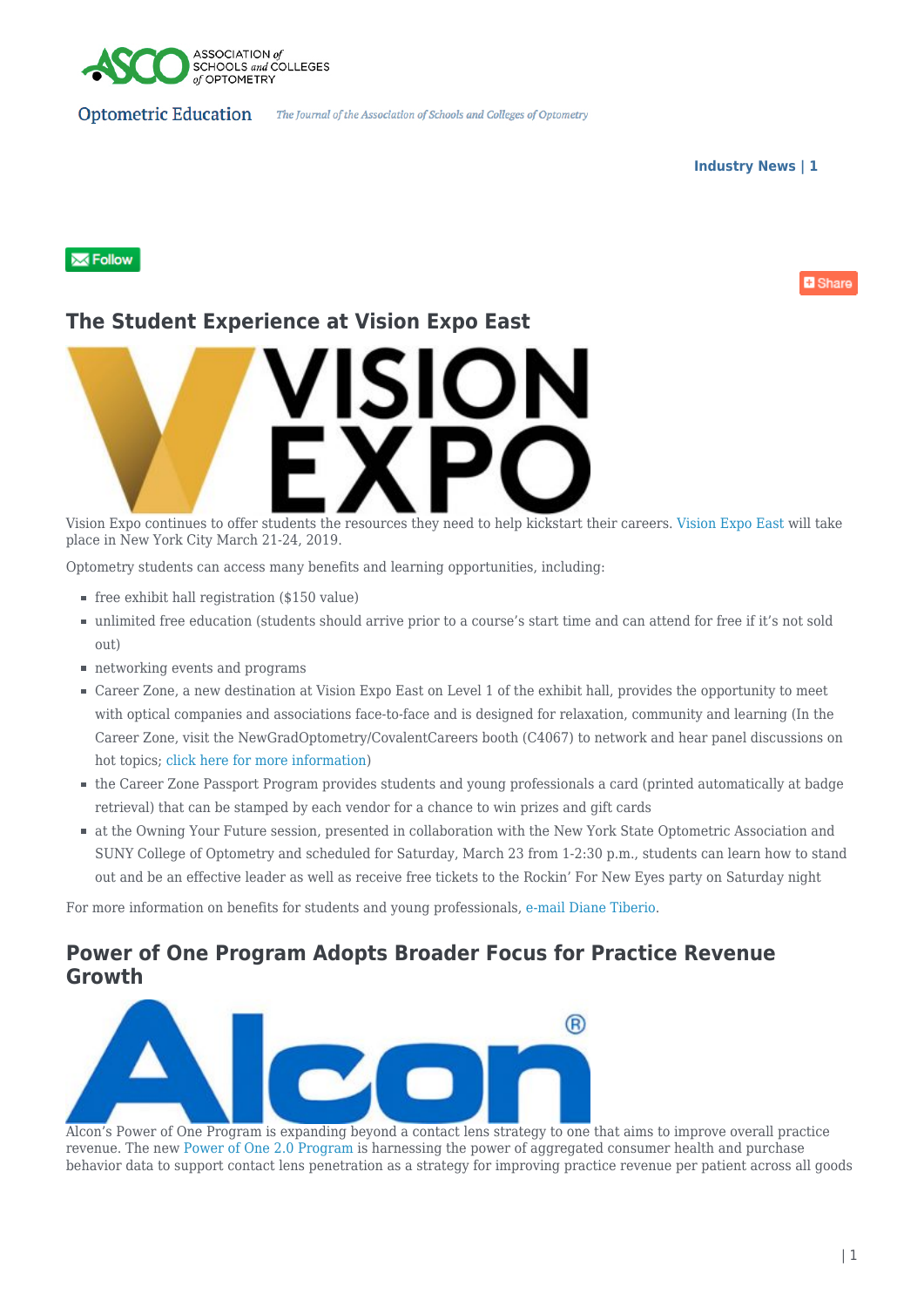

#### **Optometric Education**

**Industry News | 2**

and services. Toward that goal it will provide best-in-class training.

According to new data from the program, contact lens wearers generate, on average, 123% more per-patient annual revenue for optometry practices than glasses-only wearers. Also, compliant contact lens wearers return to their eyecare professional for routine eye exams an average of three months sooner than noncompliant patients; 87% of daily disposable contact lens wearers replace their lenses as scheduled, while only 34% of two-week replacement contact lens wearers do so; daily disposable lens wearers spend up to 77% more annually on all goods and services sold by optometrists compared with two-week replacement lens wearers; and patients who wear multifocal daily disposable contact lenses spend 285% more than those who only wear glasses.

# **Taskforce Anchors Myopia Initiative**



Responding to the dramatic increase in the prevalence of myopia in the United States in recent years, Essilor has created a partnership with 14 leading vision experts to take immediate action to better treat and manage myopia. The plan includes the creation of a Myopia Taskforce and the establishment of a recommended protocol for comprehensive myopia care as part of the [Myopia Initiative in Action \(MIA\) program.](https://www.essilorusa.com/your-vision/vision-issues-by-age/glasses-for-myopia#/)

"The rate at which the prevalence of myopia is increasing is staggering," said Millicent Knight, OD, FAAO, FAARM, Senior Vice President of Customer Development at Essilor of America. "True to our mission of improving lives by improving sight, we are bringing together some of the industry's top eyecare professionals with diverse areas of myopia interest and expertise to address this problem together through new research and open collaboration."

The members of the Myopia Taskforce are:

- Thomas Aller, OD, FBCLA
- David Anderson, OD
- Craig Brawley, OD, FAAO
- Mark Bullimore, OD, PhD, FAAO
- Alan Glazier, OD, FAAO
- John Lahr, OD
- Maria Liu, OD, PhD, MPH
- Pamela Lowe, OD, FAAO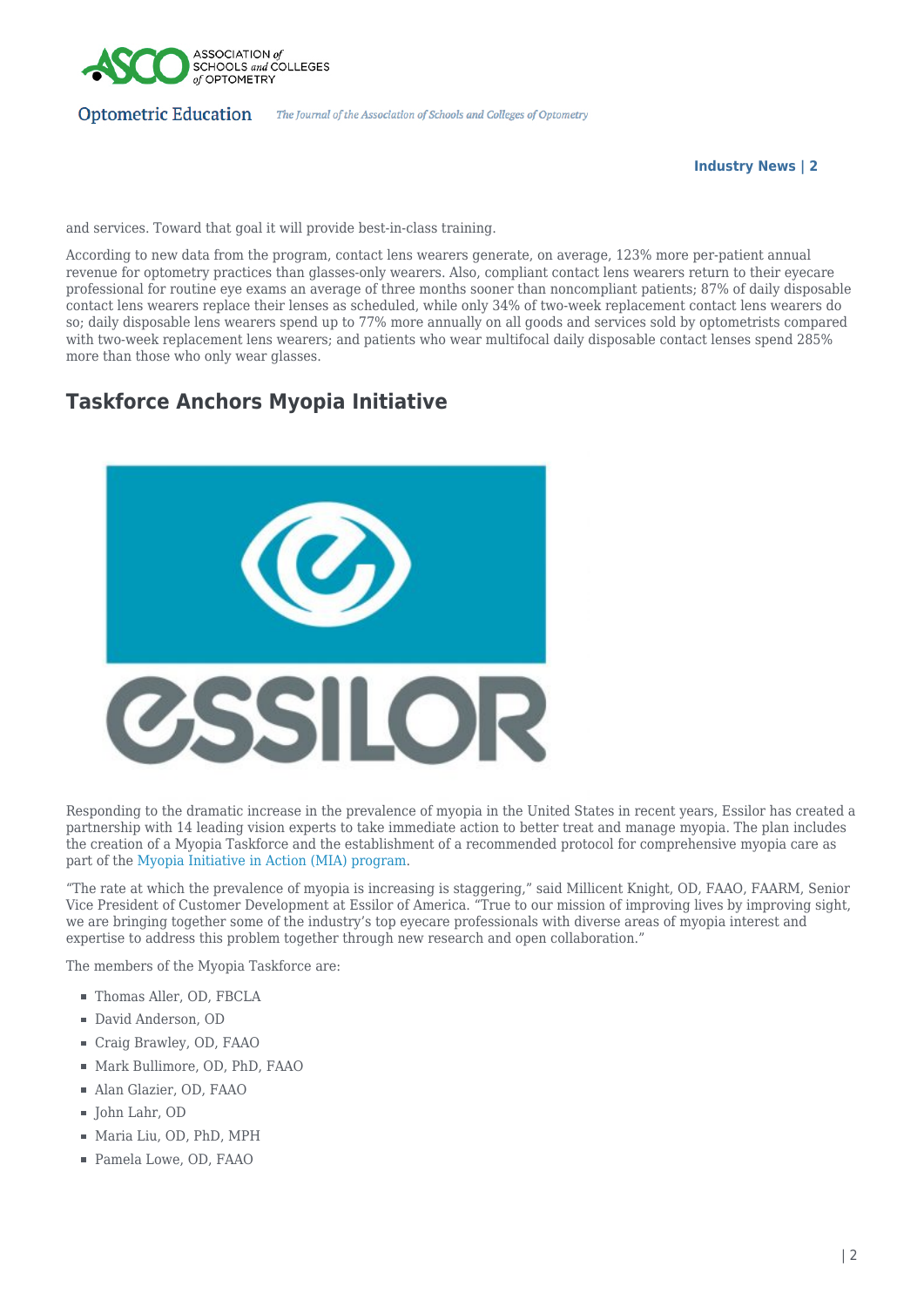

**Industry News | 3**

- $\blacksquare$  Moshe Mendelson, OD, FIAO
- Pamela Miller, OD, FAAO
- Yi Pang, OD, FAAO
- Earl Smith, OD, PhD
- Long Tran, OD, FAAO
- David Troilo, PhD

In 2018, Essilor launched an awareness campaign focused on myopia, particularly myopia among children, which educated parents about early indications of nearsightedness and urged them to schedule a comprehensive eye exam for their children.

# **New Progressive Lens Technology**



Refining its familiar iD LifeStyle 2, HOYA Vision Care launched iD LifeStyle 3, a progressive addition lens that addresses patients' focal and adaptation issues when they have a different prescription in each eye.

iD LifeStyle is built on Hoya's patented Integrated Dual Side Optics platform and incorporates Binocular Harmonization Technology (BHT). BHT ensures that both eyes receive equal accommodative support, according to the needs of each eye, to achieve optimal binocularity, which helps to ensure easy adaptation. Also, iD LifeStyle 3 has three easy-to-prescribe wearer profiles to choose from. Indoor places emphasis on near vision focus; Urban applies equal focus to all main vision areas; and Outdoor puts its primary focus on distance. Options for varying the corridor are also available.

For more information visit the [company's website](https://www.hoyavision.com/en-us/).

# **Students Earn Opportunity to Participate in Mission Trip**



Fifteen optometry students are about to embark on a mission trip to Campeche, Mexico, on the Yucatan Peninsula in conjunction with [OneSight](https://onesight.org/) and its founding global sponsor Luxottica. The students were chosen for the trip, scheduled for May 11-18, 2019, based on a variety of criteria including a personal essay. They are: Rebecca Aquije, SUNY College of Optometry; Lindsey Colliver, Indiana University School of Optometry; Sinead Flood, Indiana University School of Optometry; Astiney Franklin, MCPHS University School of Optometry; Tasneem Maner, Salus University Pennsylvania College of Optometry; Angelica McIntyre, Southern College of Optometry; Lindsay Michaud, New England College of Optometry; Kimberly Murray, Nova Southeastern University College of Optometry; Nitya Murthy, University of Pikeville Kentucky College of Optometry; Lily Nguyen, Southern California College of Optometry at Marshall B. Ketchum University; Sarah Oh, University of Waterloo School of Optometry & Vision Science; Aaron Ransome, University of Houston College of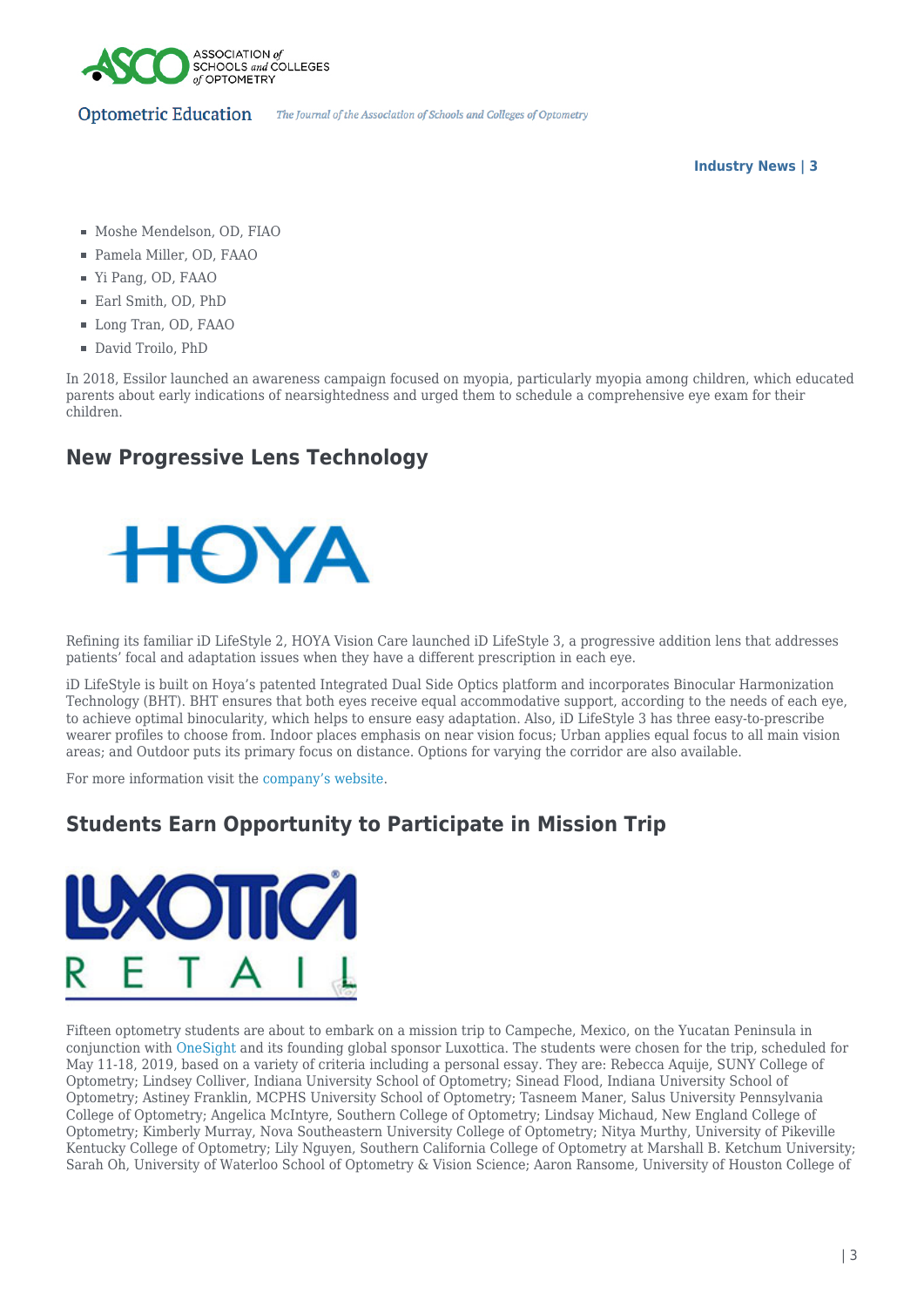

**Industry News | 4**

Optometry; Brooke Segerstrom, University of the Incarnate Word Rosenberg School of Optometry; Stephanie Shoults, The Ohio State University College of Optometry; and Montana Williamson, Western University of Health Sciences College of Optometry. Three alternates were also chosen: Nigenda Griffin, Northeastern State University Oklahoma College of Optometry; Celesti Hao, University of California – Berkeley School of Optometry; and Sherene Vazhappilly, University of Waterloo School of Optometry & Vision Science.

During the mission trip clinic students will work under the supervision of Luxottica Retail-affiliated doctors performing comprehensive eye exams. They will also help support a core team of Luxottica volunteers in frame fitting and manufacturing and dispensing of new eyewear. The nonprofit OneSight partners with local health organizations, governments, school districts, industry leaders, doctors and volunteers to provide access to quality vision care and glasses in underserved communities worldwide. The National Optometric Student Association supported and promoted this year's application process.

# **Contact Lens Named Among "Best Inventions of 2018"**

Johnson&Johnson **VISION CARE, INC.** 

TIME magazine named ACUVUE OASYS with Transitions Light Intelligent Technology as one of the "Best Inventions of 2018" in its annual round-up spotlighting groundbreaking innovations worldwide. The two-week contact lenses not only correct vision but also help reduce exposure to bright light indoors and outdoors, including filtering blue light and blocking UV rays that can affect eye comfort and vision. They continuously adapt from clear to dark and back, helping eyes adjust to changing light better than they would on their own.

ACUVUE OASYS with Transitions contact lenses were developed through a strategic partnership between [Johnson &](https://www.jjvision.com/) [Johnson Vision Care, Inc.](https://www.jjvision.com/) and Transitions Optical Limited. They're marketed by Johnson & Johnson Vision Care, Inc.

### **Student Grant Winners Announced**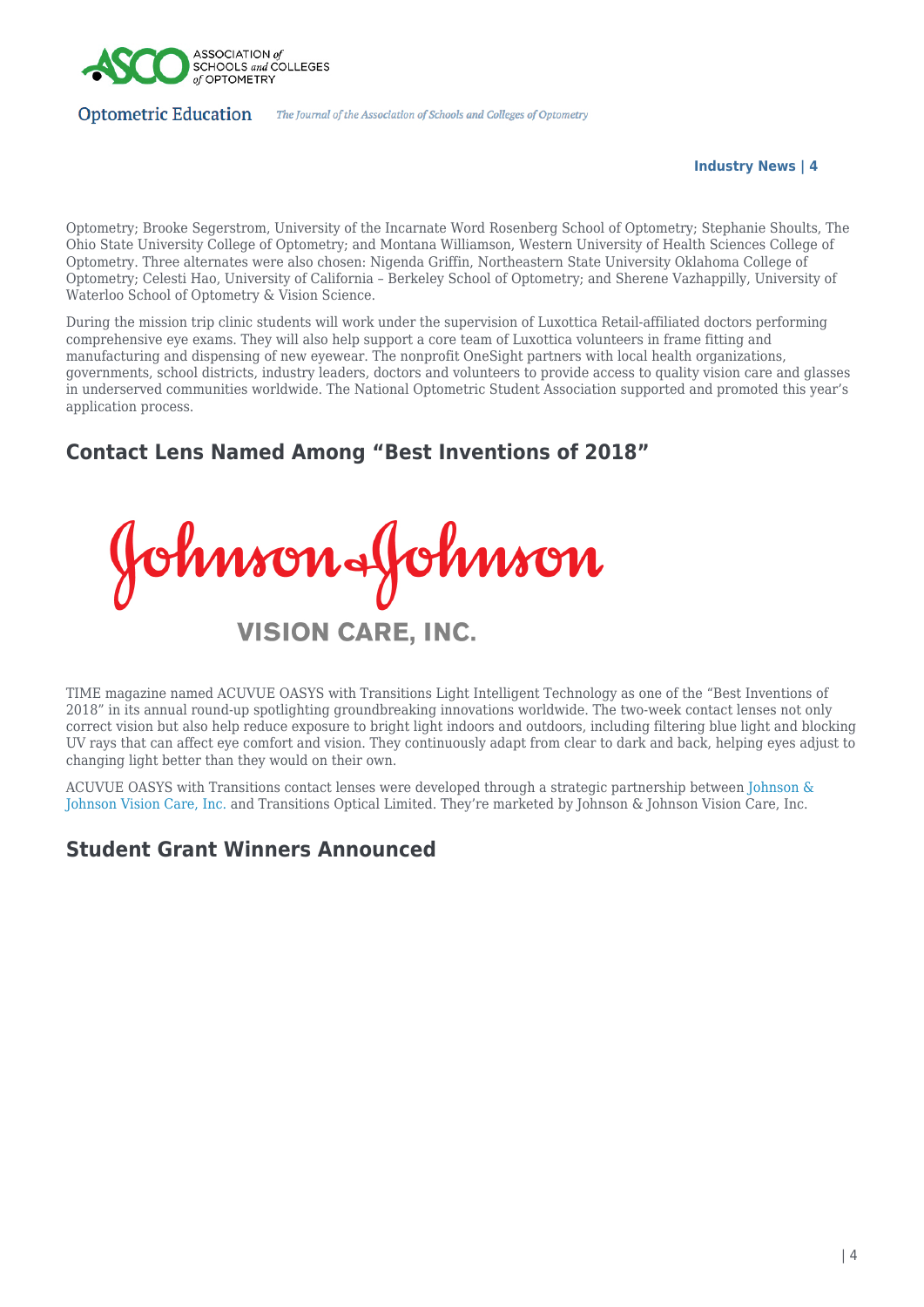

#### **Industry News | 5**



[National Vision](https://www.nationalvision.com/) announced the winners of its 2018-2019 student grant program, which challenged applicants to explore the important role optometrists play in making a positive impact on public health issues. As part of their submissions, students were asked to explain how they planned to combat a national or regional public health issue as a future Doctor of Optometry in a 500-word essay or short video submission. A panel of optometrist judges from National Vision selected the winners:

- first place (\$5,000 grand prize), Sherene Vazhappilly, University of Waterloo School of Optometry & Vision Science, class of 2019
- runner-up (\$1,000 prize), Astiney Franklin, MCPHS University School of Optometry, class of 2020
- runner-up (\$1,000 prize), Natalie Wu, New England College of Optometry, class of 2019

Acknowledging all of the applicants, National Vision's Vice President, Professional Services Alexander Smith, OD, said "The key to almost all health issues is early detection. Because many optometrists are naturally on the first line of defense, we believe that improving public health is one of our core responsibilities. The strong submissions we received this year reinforced that today's optometry students understand this responsibility and are eager to make a difference. While we could only pick three winners, we're confident all students who participated will benefit public health after graduation."

# **FDA Clears Lens Coating Designed to Improve Wearing Comfort BAUSCH+LOMB**

#### See better. Live better.

Bausch + Lomb received 510(k) clearance for use of Tangible Hydra-PEG custom contact lens coating technology with several of its leading Boston gas permeable materials, including Boston XO, Boston XO2, Boston EO, Boston ES and those utilized in the Zenlens scleral lens family. The coating technology gives eyecare professionals the opportunity to enhance contact lens customization for their patients using these Bausch + Lomb lens offerings. In June 2018, Bausch + Lomb entered into a worldwide licensing agreement with Tangible Science, LLC, a company whose mission is to create technologies that improve the contact lens wearing experience. Tangible Hydra-PEG is a high-water polymer coating that is bonded to the surface of a contact lens to address contact lens discomfort and dryness. [Click here for more information.](http://www.bausch.com/our-company/recent-news/artmid/11336/articleid/507/2132019-Wednesday)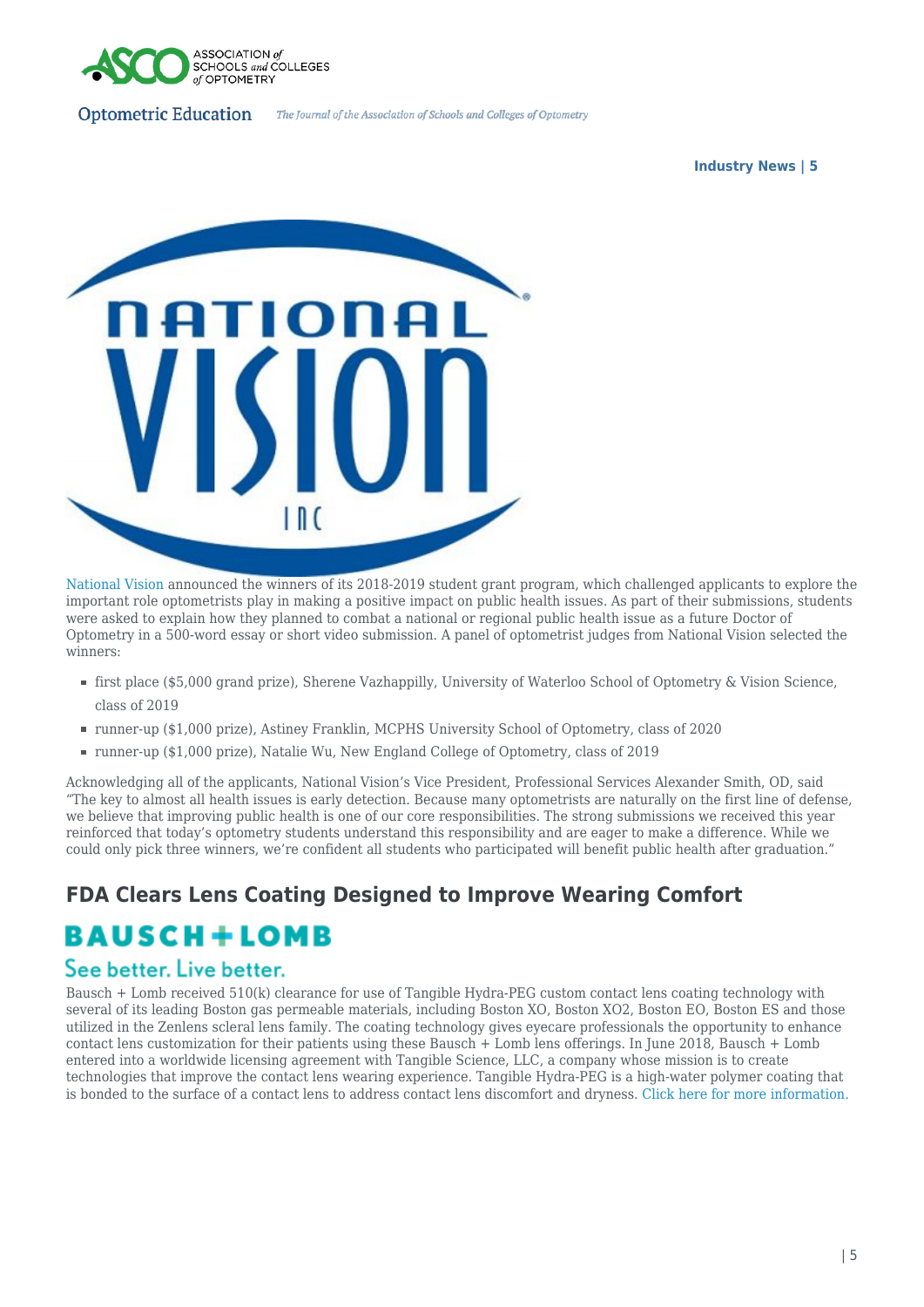

**Industry News | 6**

# **Company Joins Private Equity Firm's Holding Group**



Private equity firm Atlantic Street Capital is adding diagnostic equipment supplier [Marco Ophthalmic](https://marco.com/) to its Advancing Eyecare Holdings group. The group also includes Atlantic's portfolio company Lombart Instrument as well as Innova Medical and Enhanced Medical Services (EMS). Atlantic aims to create a North American market leader in distribution of new and pre-owned products, services and solutions to enhance and expand the services provided to the eyecare industry.

Upon completion of the transaction, expected by the end of the first quarter of 2019, David Marco will continue as a meaningful investor in the business and will join Advancing Eyecare as Co-Chairman of the newly formed company and help advise the senior management teams.

# **New Software Packages Enhance Diagnostic Data Processing**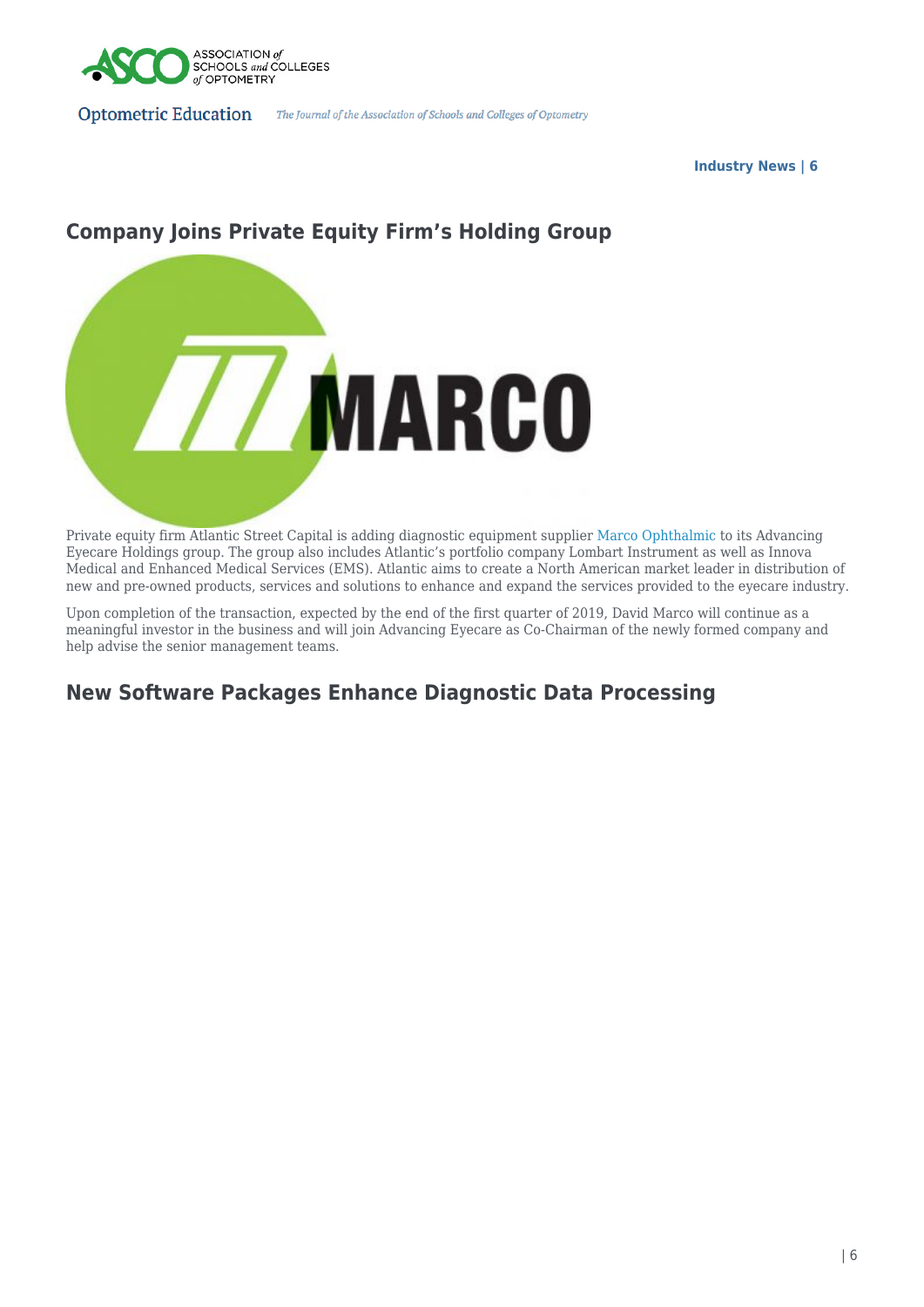

**Industry News | 7**



Nidek launched two new software packages for use with the NAVIS-EX centralized image filing system, one for the CEM-530 specular microscope and another for the AL-Scan optical biometer. The viewing software packages allow viewing, calculations and processing of data within NAVIS-EX after measurement with either instrument.

With the [CEM Viewer](https://usa.nidek.com/products/specular-microscope/), an unlimited NAVIS-EX database is available for reviewing CEM-530 measurement data on an external computer. Data can be reviewed for progression over time and two data sets can be compared for monitoring endothelial changes over time. Images and analyses of the paracentral and peripheral areas can be displayed for a comprehensive image of endothelial cells. The basic functions of the CEM-530 including endothelial cell count can be performed on the CEM Viewer.

### **Executive Changes at Rev360**



eyecare professionals. Formerly President and COO, Filion now oversees Rev360's three business units: RevolutionEHR, Professional Eye Care Associates of America (PECAA) and Visionary Partners. The company's founder and former CEO, Scott Jens, has assumed a senior advisor position to the Board of Directors.

In addition, Rev360 named Corey Crawford to the role of Vice President of Operations for RevolutionEHR. Crawford, formerly the Director of Product Management, is now focused on fusing software solutions to create a comprehensive and cohesive experience for customers.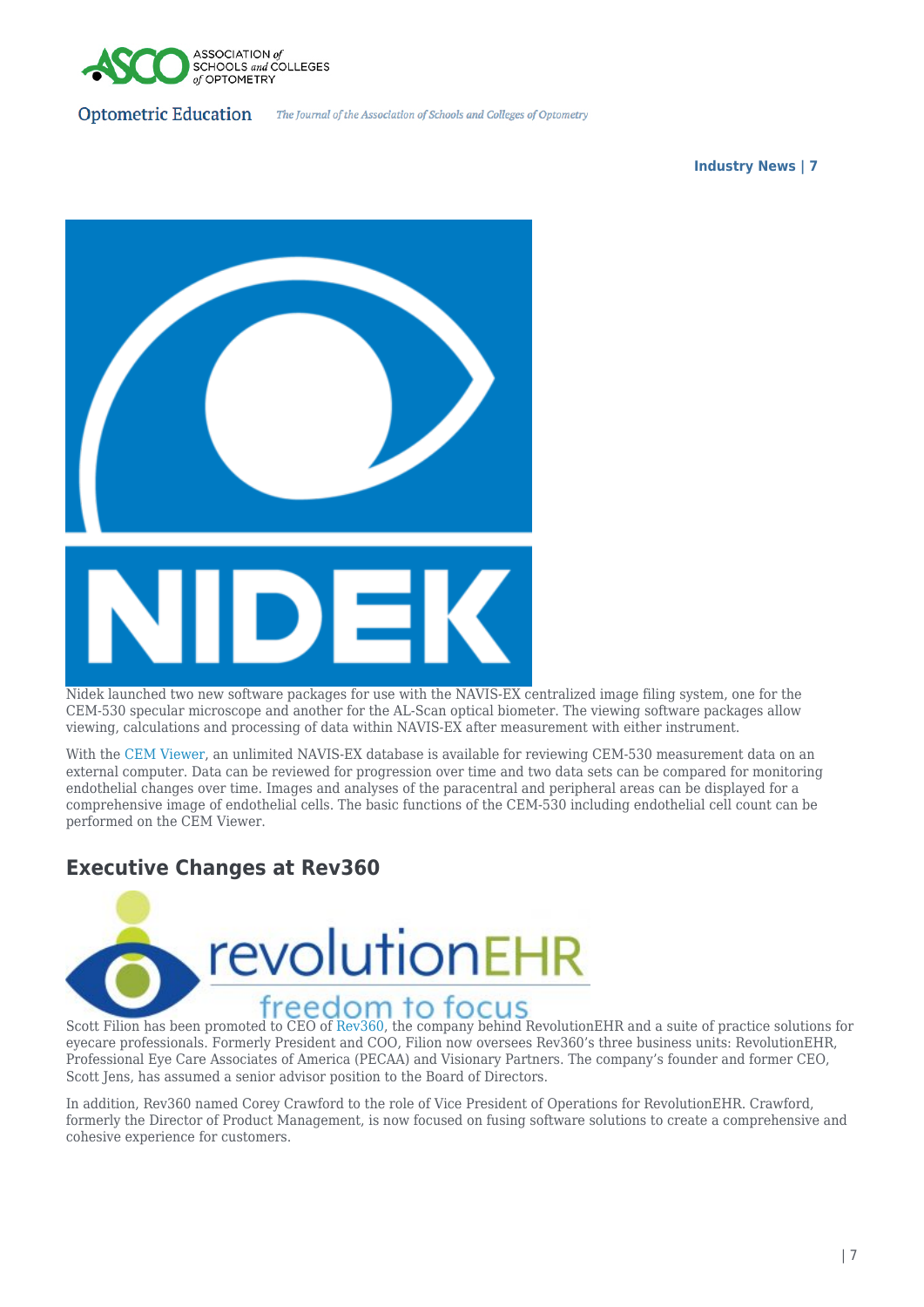

#### **Industry News | 8**

# **General Manager, India Appointed**



[Volk Optical](http://www.volk.com) appointed Sunil Bharti, MBA, to the role of General Manager, India. In this position, Bharti leads Volk's sales and marketing organization in India and is responsible for establishing and implementing the strategy for continued growth in the region. He works closely with doctors and healthcare institutions to understand the Indian market's unmet needs and provide the best solutions from Volk's portfolio of diagnostic and therapeutic lenses, surgical instruments and ophthalmic imaging devices.

Bharti brings more than 20 years of medical device and life sciences experience to the role. Most recently he served as Deputy General Manager of Sales for Perkin Elmer Genomics-India.

# **Annual Educator's Meeting and IACLE Americas Award**



The annual [CooperVision](https://coopervision.com/) Educator's Meeting took place in Las Vegas on Jan. 24, 2019. This year's meeting was the first to be cohosted by CooperVision North America Professional Affairs and CooperVision's newly formed Specialty Lens Division, led by Juan Carlos Aragon, OD. Along with a think-tank competition and presentations on the myopia epidemic and myopia control, the meeting featured several updates, including that the CooperVision Adopt-a-Patient program is expanding to include specialty lens division products.

Lyndon Jones, PhD, DSc, FCAHS, FCOptom, FAAO, Professor and Director of the Centre for Ocular Research & Education at the University of Waterloo School of Optometry and Vision Science, received the International Association of Contact Lens Educators' 2018 Americas Contact Lens Educator of the Year Award, which was presented to him by Michele Andrews, OD, Sr. Director of Professional and Academic Affairs for CooperVision.

# **Results from the Annual Employee Perceptions of Vision Benefits Survey**